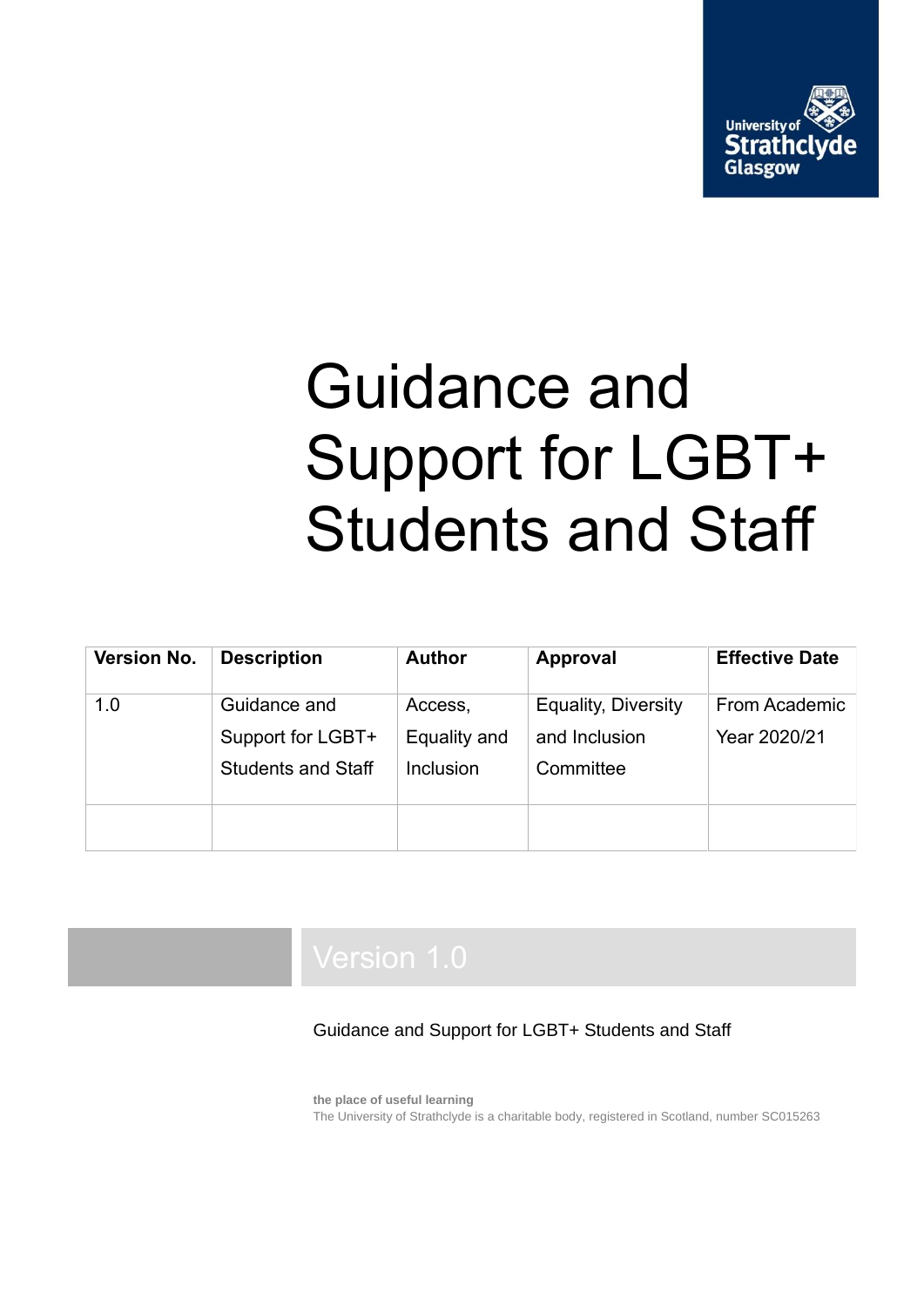## **Guidance and Support for LGBT+ Students and Staff**

### **Contents**

| 6. SUPPORTING STUDENTS OR STAFF UNDERGOING TRANSITION OR GENDER |  |
|-----------------------------------------------------------------|--|
|                                                                 |  |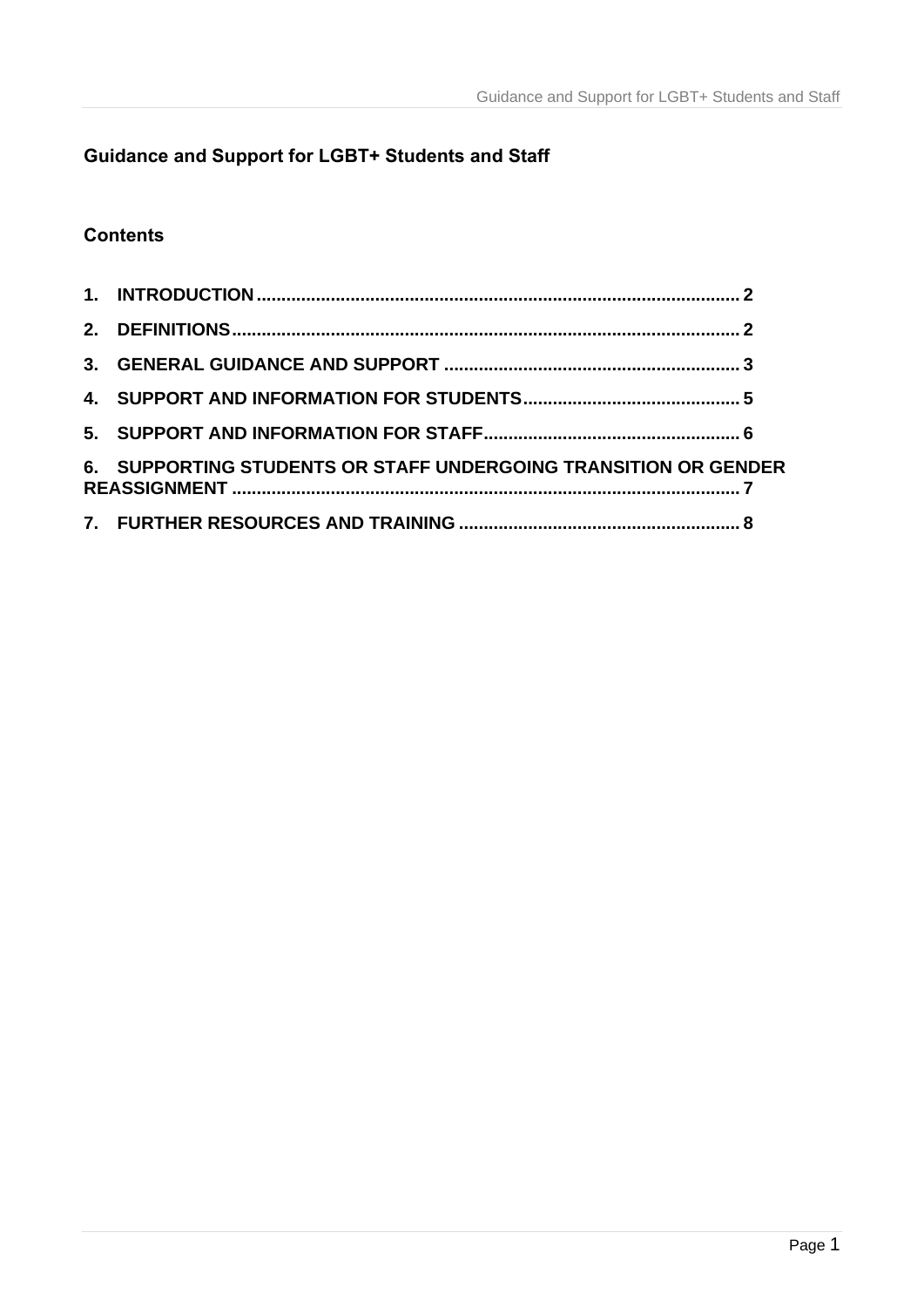#### <span id="page-2-0"></span>**1. INTRODUCTION**

- 1.1. This guidance is part of a series which outlines support for students and staff at the University of Strathclyde, with a particular focus on promoting equality of opportunity, diversity and preventing discrimination irrespective of: age, disability, gender reassignment, marriage and civil partnership, pregnancy and maternity, race, religion or belief, sex, sexual orientation, care experience or socio- economic background. These guidance documents underpin and should be read in conjunction with the University's Equality, Diversity and Inclusion Policy.
- 1.2. As a socially progressive, people-oriented organisation, the University values the diversity of our student and staff populations and seeks to create a culture where everyone is welcome and thrives within our institution. We work to ensure that our students, staff and visitors, as well as those who apply to study or work at the University, are treated fairly regardless of sexual orientation or gender identity. The University will take prompt action in response to any alleged discrimination, victimisation or harassment based on sexual orientation or gender identity.
- 1.3. This document aims to promote understanding and provide clarity on issues which may be of particular relevance to LGBT+ students and staff. It provides guidance for staff and line managers on support for students and staff and on ensuring an LGBT+ inclusive environment.

#### <span id="page-2-1"></span>**2. DEFINITIONS**

- 2.1. Key definitions are outlined below to assist understanding and promote inclusion of LGBT+ students, staff and visitors. A fuller glossary of terms can also be found in section 7 of this guidance.
- 2.2. **'LGBT+'**: an umbrella term encompassing a range of sexual and gender identities. In terms of sexual orientation, this includes but is not limited to: lesbian, gay, bisexual, pansexual, asexual and aromantic association. In terms of gender identity, this includes but is not limited to: transgender, non-binary, genderfluid and other gender nonconforming identities. This guidance also covers those who identify as intersex and/or who have intersex conditions.
- 2.3. **Sexual orientation**: sexual orientation refers to a person's sexual and/or romantic orientation/attraction towards persons of the same sex or gender, persons of the opposite sex or gender or persons of either sex or gender. This also encompasses asexuality, defined as a lack of sexual orientation to others.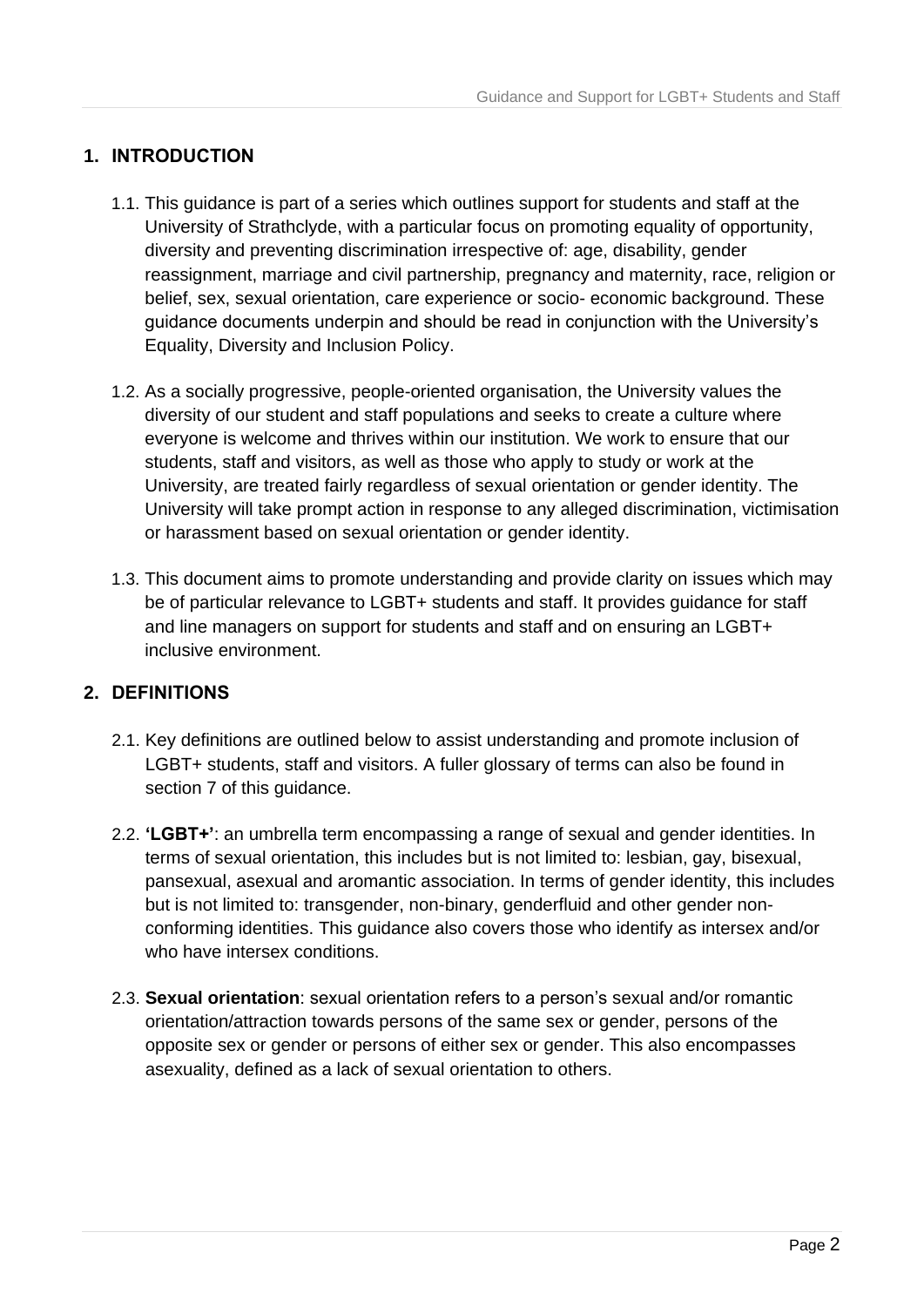#### 2.4. **Gender/gender identity/gender reassignment:**

**Gender**: often expressed in terms of masculinity and femininity, gender is a social construct, largely culturally determined and is assumed from the sex assigned at birth. Gender is not and should not be assumed to be binary.

**Gender Identity**: a person's innate sense of their own gender, whether male, female or something else, which may or may not correspond to the sex assigned at birth. **Gender reassignment**: another way of describing a person's transition. To undergo gender reassignment usually means to undergo some sort of gender affirming medical intervention, but can also mean changing names, pronouns, dressing differently and living in their self-identified gender. 'Gender reassignment' is a characteristic that is protected by the Equality Act 2010.

- 2.5. **Sex:** assigned to a person on the basis of primary sex characteristics (genitalia) and reproductive functions. Sometimes the terms 'sex' and 'gender' are interchanged to mean 'male' or 'female', despite having different meanings.
- 2.6. **Intersex**: a term used to describe a person who may have the biological attributes of both sexes or whose biological attributes do not fit with societal assumptions about what constitutes male or female. Intersex people may identify as male, female or non-binary.
- 2.7. **Trans**: an umbrella term to describe people whose gender is not the same as, or does not sit comfortably with, the sex they were assigned at birth.

#### <span id="page-3-0"></span>**3. GENERAL GUIDANCE AND SUPPORT**

- 3.1. Any student who perceives that they may have been treated in an inappropriate manner on the basis of sexual orientation or gender identity should normally speak to their Adviser of Studies/Personal Development Adviser or equivalent in the first instance. Members of staff should normally speak to their line manager. Alternatively, support and advice can be obtained via the channels listed in section 3.2 below.
- 3.2. Any student, staff member or visitor to the University who is subject to or witnesses inappropriate behaviour, verbal or physical harassment or other discriminatory acts based on sexual orientation or gender identity can report this via the channels below. This can include posters, stickers or graffiti which contain homophobic, biphobic or transphobic language. Further sources of support and advice for individuals who have experienced discriminatory behaviour related to sexual orientation or gender identity are listed in Sections 4 and 5 of this guidance.
	- [Report and Support](https://www.strath.ac.uk/studywithus/strathlife/reportsupport/) online reporting facility
	- University Security, Level 1, Livingstone Tower, Richmond Street, Glasgow Tel: 0141 548 3333 (open 24hrs)
	- Student Support services, Level 1 Floor, McCance Building, Richmond Street, Glasgow: Tel: 0141 548 4273/2753 (open 10am to 4pm, Monday to Friday)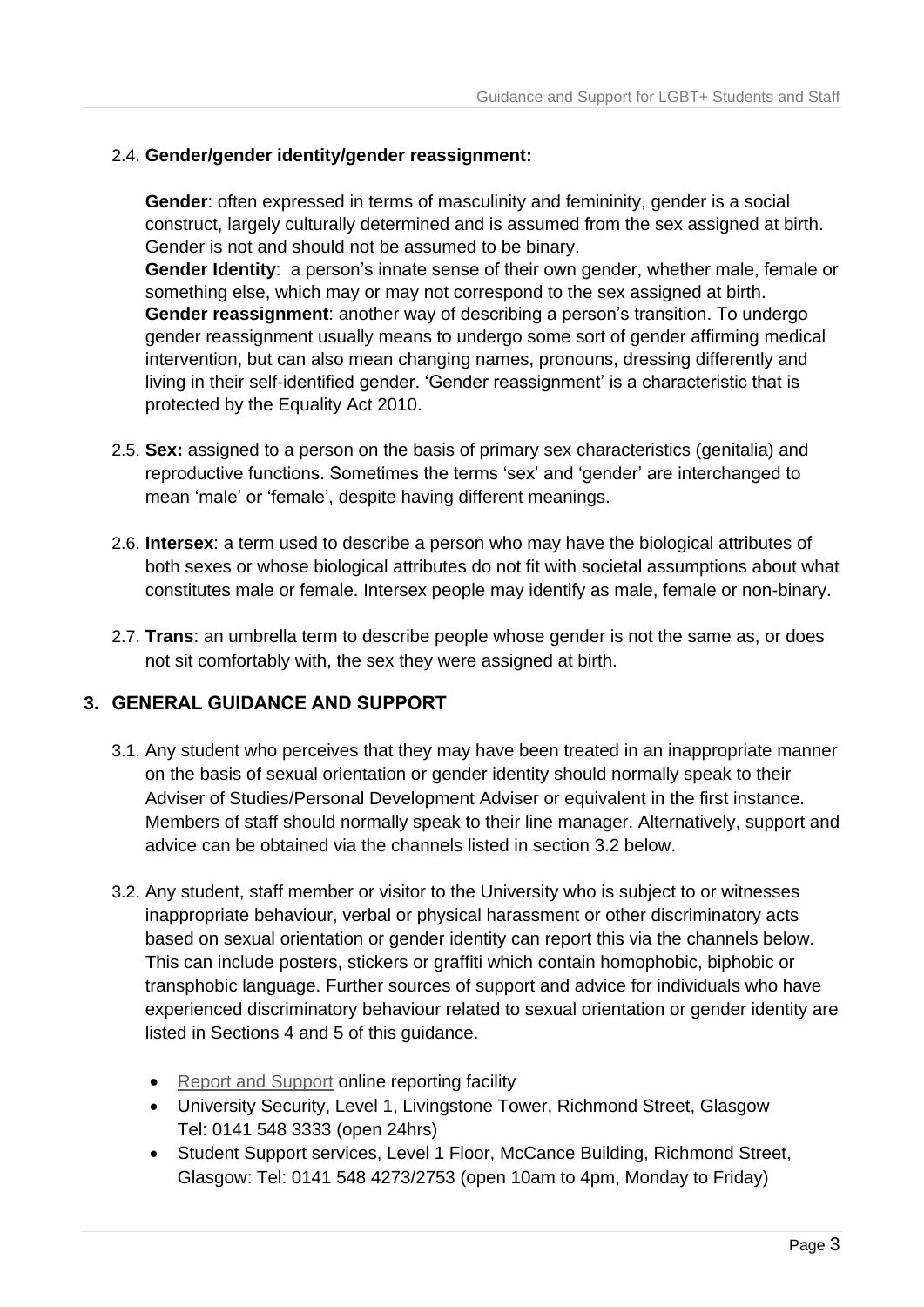- Strath Union Advice Hub, 90 John Street, Glasgow: Tel: 0141 567 5040 (drop-in 10am to 4pm)
- [Dignity and Respect Advisers](https://www.strath.ac.uk/equalitydiversity/dignityandrespect/)

Information on support for staff who have experienced gender-based violence is also available within the [Gender-Based Violence Policy \(Staff\).](https://www.strath.ac.uk/media/ps/humanresources/policies/GBV_Policy.pdf)

3.3. The sexual orientation, gender reassignment or trans status of an individual should not be disclosed by others without their express consent. Students and staff have the opportunity to anonymously disclose such information when they register to study or work at the University, to assist with equality monitoring. Provision of this data is entirely voluntary and no individual should be pressured to do so.

Data relating to a person's sexual orientation or sex life is considered to be 'special category' data under the General Data Protection Regulation (GDPR) and therefore has additional protection. More information on GDPR and special category data can be obtained from the University's [Information Governance Unit.](https://www.strath.ac.uk/whystrathclyde/universitygovernance/accesstoinformation/dataprotection/)

3.4. Staff and students are encouraged to adopt LGBT+ inclusive practices and language, to help to ensure all students, staff and visitors experience an inclusive campus environment, regardless of sexual orientation, gender expression or gender identity.

Examples of inclusive practice are listed below, with additional resources in Section 6 of this guidance.

- Avoid making assumptions about people's sexual orientation or gender identity. Assumptions can lead to an environment where students or staff are put in a position where they feel pressured to 'come out' at university or work at a time or in a situation not of their own choosing.
- Small changes can make language more inclusive. For example, in social invitations or conversations, using the word 'partner' rather than gendered terms (e.g. boy/girlfriend, wife/husband).
- Pronouns are words such as 'she', 'he' and 'they' which refer to a person. Sharing and respecting pronouns can help to promote inclusivity of non-binary identified individuals, transgender people or anyone who may not immediately be read as the gender they identify as. Staff or students may wish to share their own pronouns when introducing themselves in person or by email and ask colleagues or peers which pronouns they use, to avoid misunderstandings or embarrassment.
- 3.5. The University has gender neutral toilet facilities available on campus, for use by students and staff.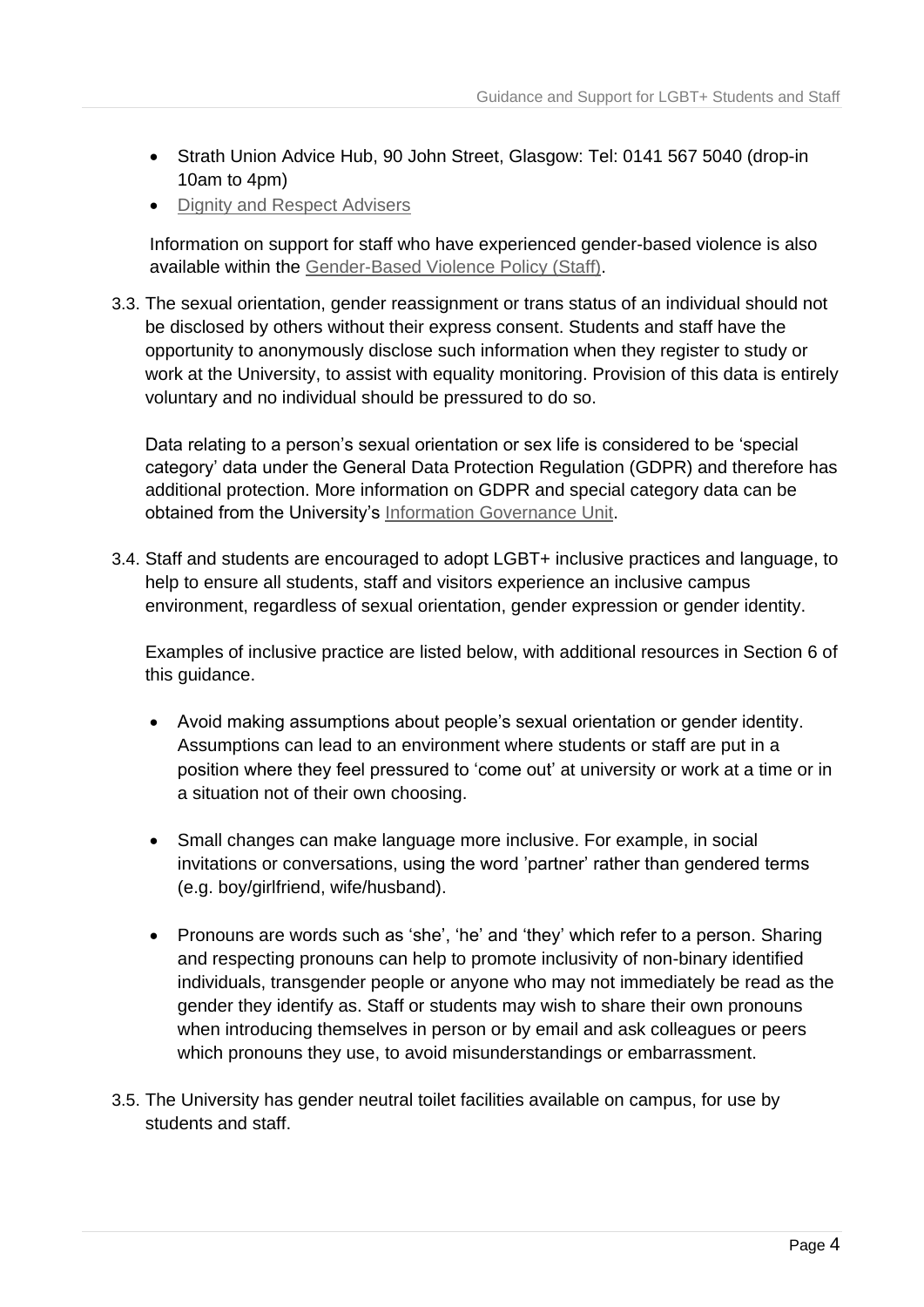3.6. Students or staff undergoing gender reassignment or transition may choose to make changes to their name or gender on their student or staff record. Information on the processes for this is contained in sections 4.2 and 5.4.

**Documentation/identification:** a full gender recognition certificate (GRC) gives a trans person the means to obtain a new birth certificate but other official identification and services reflective of their preferred gender can be gained without a full GRC including a passport, driving licence and the ability to change bank details. The University has no right to ask for or see the GRC, but may ask for other forms of official identification. It should be noted that there can be cost implications in changing identity documentation and that students and staff may not be able to achieve this immediately. The University will be flexible wherever possible and be clear about what information is required as well as any alternatives that can be offered. Where it is possible to change details such as name and gender on university documents and processes, the University is committed to doing so in as straightforward a way as it can.

#### <span id="page-5-0"></span>**4. SUPPORT AND INFORMATION FOR STUDENTS**

- 4.1. The following support services are available to offer support, information and advice to students or to staff supporting students:
	- Access, Equality and Inclusion Service
	- [Disability and Wellbeing Service](https://www.strath.ac.uk/professionalservices/disabilityandwellbeing/)
	- [International Student Support](https://www.strath.ac.uk/studywithus/internationalstudents/whileyourehere/internationalstudentsupportteam/)
	- [Financial Matters](https://www.strath.ac.uk/studywithus/internationalstudents/whileyourehere/internationalstudentsupportteam/)
	- [Accommodation](https://www.strath.ac.uk/studywithus/accommodation/)
	- [Careers Service](https://www.strath.ac.uk/professionalservices/careers/)
	- [Strathclyde Students' Union Advice Hub](https://www.strathunion.com/advice/)
	- [Student LGBT+ Society](https://www.strathunion.com/clubs-socs/societies/soc/6836/)
	- [Dignity and Respect Advisers](https://www.strath.ac.uk/equalitydiversity/dignityandrespect/)
	- [Trans, Non-Binary and Gender Diverse Student Support Group](https://www.strath.ac.uk/equalitydiversity/studentsupport/)
- 4.2. **Changes to name/gender**: students can make changes to their name on their student record via Pegasus (personal tab). Updated student cards (name and/or photograph) to reflect changes can be obtained by emailing [studentbusiness-science@strath.ac.uk](mailto:studentbusiness-science@strath.ac.uk) (regardless if a Science Faculty student or not) – please ensure the name change has been actioned on Pegasus prior to emailing.

In order to make changes to gender on their student record, students should email [studentbusiness-science@strath.ac.uk](mailto:studentbusiness-science@strath.ac.uk) . If a student has applied for University accommodation they should liaise directly with them regarding the change in personal details.

Always remember to quote your University Registration Number in any communication.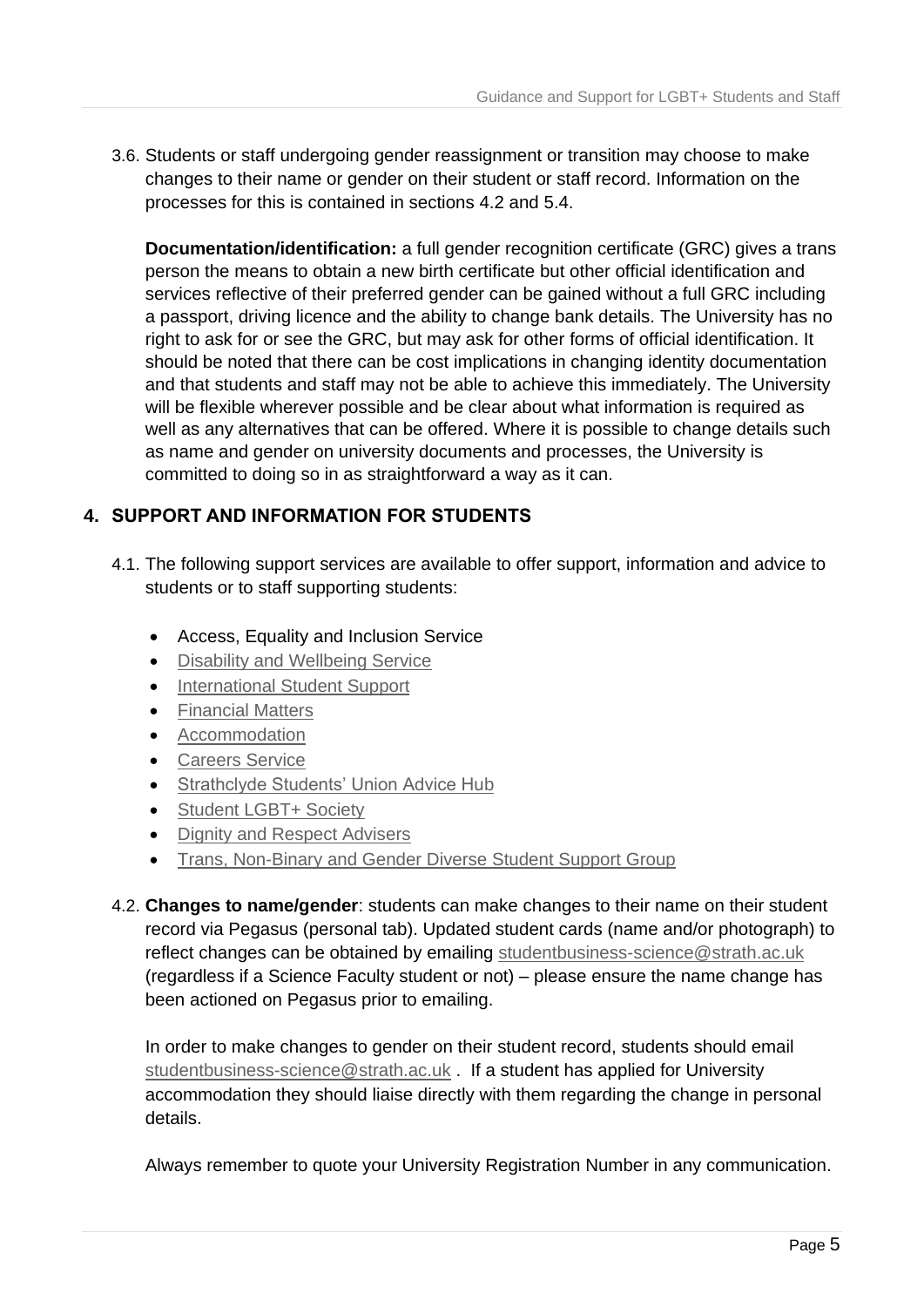- 4.3. **Absence**: students who require to take time off from their studies, including to access gender affirming healthcare, should follow the normal process for recording absence and notifying the University of personal circumstances outlined below:
	- **Absences of seven days or less:** if a student has been absent from the University for seven days or less, they should record a self-certification online via PEGASUS using the Personal Circumstances link under the Services tab
	- **Absences of more than seven days:** where sickness or healthcare requirements result in absence of more than seven days, students are required to submit a medical certificate (signed by a medical practitioner who is not a member of their family) to Student Business.
	- **Prolonged absence:** if a student needs to interrupt their studies for part of a session, they should contact their Adviser of Studies/Personal Development Adviser or equivalent. In certain circumstances, they may be recommended to apply for voluntary suspension. Further information is available within the [Voluntary](https://www.strath.ac.uk/media/ps/cs/gmap/academicaffairs/policies/Voluntary_Suspension_guidelines_May_2019_approved.pdf)  [Suspension Guidelines.](https://www.strath.ac.uk/media/ps/cs/gmap/academicaffairs/policies/Voluntary_Suspension_guidelines_May_2019_approved.pdf)
	- We encourage students who believe they may require extended absence due to gender affirming healthcare to discuss this with the University so that they can be offered appropriate support and advice. Please see 4.1 for support services.
- 4.4. **Study Abroad:** students who are considering or planning on studying abroad and have specific queries or concerns regarding the context for LGBT+ people and communities in-country can discuss this with their Adviser of Studies/Personal Development Adviser or equivalent, or the relevant [Study Abroad or Exchange team.](https://www.strath.ac.uk/studywithus/studyabroad/comingtostrathclyde/)

#### <span id="page-6-0"></span>**5. SUPPORT AND INFORMATION FOR STAFF**

- 5.1. The following support services are available to offer support, information and advice to staff or line managers:
	- [Human Resources](https://www.strath.ac.uk/professionalservices/hr/)
	- Access, Equality and Inclusion Service
	- [Disability and Wellbeing Service](https://www.strath.ac.uk/professionalservices/disabilityandwellbeing/)
	- [Occupational Health](https://www.strath.ac.uk/wellbeing/occupationalhealth/)
	- [Dignity and Respect Advisers](https://www.strath.ac.uk/equalitydiversity/dignityandrespect/)
	- [LGBTQI+ Staff and PGR Student Network](https://www.stemequals.ac.uk/Initiatives/Strathclyde-LGBTQI-Network)
- 5.2. **Family Friendly Policies and Procedures**: the University has a range of benefits and policies which help staff to balance work and family commitments, regardless of sexual orientation, gender identity or marriage/civil partnership status. This includes maternity leave and pay provisions, paternity/maternity support, adoption leave and pay, shared parental leave, parental leave and support for carers. More information is available on the [dedicated University web pages.](https://www.strath.ac.uk/professionalservices/hr/policiesandprocedures/family-friendlypoliciesandprocedures/)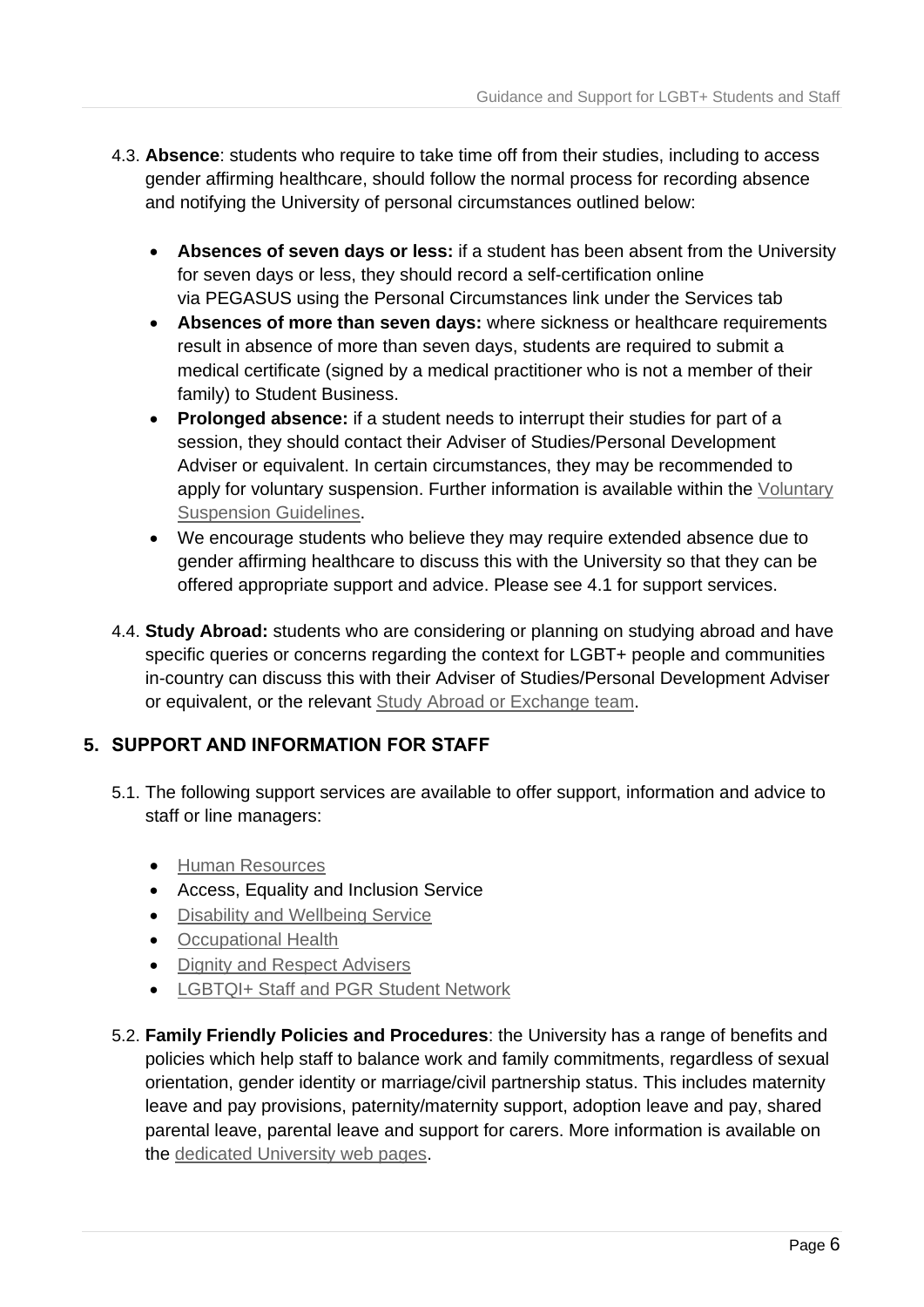5.3. **International travel on University business**: staff who are planning to travel abroad on University business and have specific queries or concerns regarding the context for LGBT+ people and communities in-country can discuss this with their line manager or Head of Department.

Advice and information on risk management for staff can be obtained from Safety, Health and Wellbeing.

Guidance is also available from the UK Government: [LGBT foreign travel advice.](https://www.gov.uk/guidance/lesbian-gay-bisexual-and-transgender-foreign-travel-advice)

5.4. **Changes to name/gender:** Staff may make a request to HR to issue a new Staff ID and to change your 'Known As' status and this ensures that communications from the University to you are addressed by way of your preferred name.

It is not possible for legal reasons to make a formal change to your gender (which will change payslips, pensions and other correspondence) until such times as a Gender Recognition Certificate has been issued.

5.5. **Absence**: staff should follow guidelines as suggested in the [Sickness Absence](https://www.strath.ac.uk/media/ps/humanresources/policies/Sickness_Absence_Management_Policy_published.pdf)  [Management Policy](https://www.strath.ac.uk/media/ps/humanresources/policies/Sickness_Absence_Management_Policy_published.pdf)

#### <span id="page-7-0"></span>**6. SUPPORTING STUDENTS OR STAFF UNDERGOING TRANSITION OR GENDER REASSIGNMENT**

6.1. Students who intend to undergo or are undergoing transition or gender reassignment and would like to inform the University or seek support can speak to their Adviser of Studies/Personal Development Adviser or equivalent, or Head of Department. Support is also available from the services listed in section 4.1, including the Trans, Non-Binary [and Gender Diverse Student Support Group.](https://www.strath.ac.uk/equalitydiversity/studentsupport/)

Staff can speak to their line manager and support is also available from the services listed in section 5.1. The University recognises that a person's transition is individual to them and will work with them to agree upon a tailored approach suited to their needs.

- 6.2. It is suggested that meetings take place between the student/staff member and Adviser of Studies/line manager (or equivalent) to cover the following aspects and agree an appropriate action plan to cover the period of transition.
	- Mutual understanding of the transition process that the student/staff member intends to follow and the key elements and milestones in the chosen process
	- How best to communicate during any period of absence, for example to access gender affirming healthcare
	- Discussion on how, by whom and when best to inform colleagues/peers of the anticipated point of gender transition in terms of: personal presentation, changes to names and pronouns etc., and the related communication content and style to fellow students and/or relevant staff members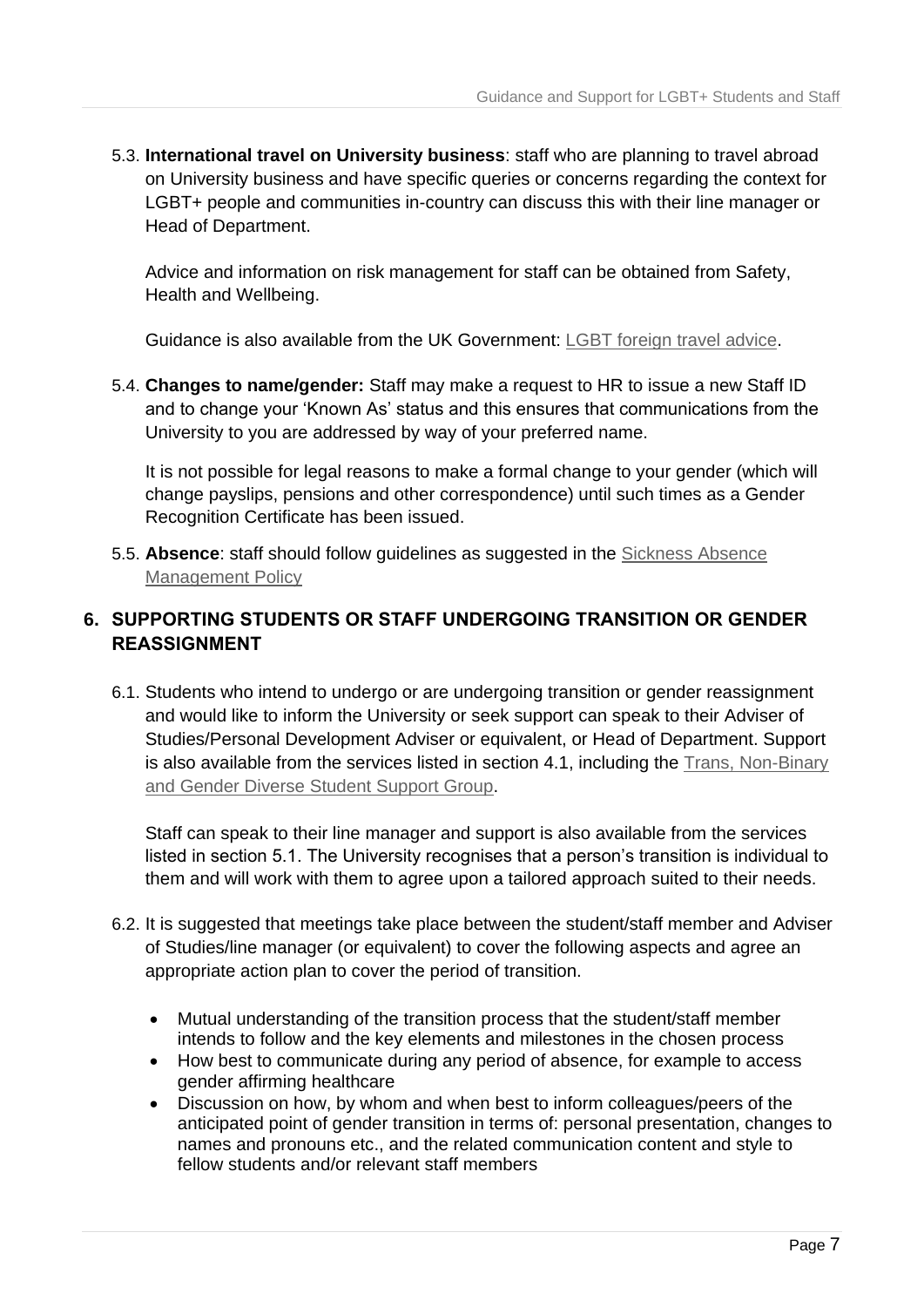- Proposed date to resume studies and/ or return to work in the new gender
- Agreeing commencement point for using facilities appropriate to the new gender. The University supports people using facilities for the gender in which they present themselves
- No communication or actions should be taken without the explicit consent of the student/staff member. Action plans must be kept strictly confidential and should be destroyed after the period of transition is complete

#### <span id="page-8-0"></span>**7. FURTHER RESOURCES AND TRAINING**

7.1. **Equality Impact Assessments:** the University, in common with all public authorities in Scotland, has a legal requirement to ensure that its policies and practices do not disadvantage or discriminate against people and to consider how it can use policy and procedure to advance equality. This is a key element of our vision to be a socially progressive university that makes a positive difference to the lives of its students and staff, to society and to the world.

[Equality Impact Assessment \(EIA\)](https://www.strath.ac.uk/equalitydiversity/eia/) is a systematic and evidence-based process which helps the University to make sure that our policies and practices are the most effective that they can be for our students, staff and the wider communities they affect.

EIAs can support equality of opportunity and inclusion for LGBT+ students and staff by ensuring that new or revised policies and procedures consider potential negative or positive impacts upon LGBT+ people.

The University's [EIA Tool](https://moss.strath.ac.uk/equality/SitePages/Equality%20Impact%20Assessments%20and%20Equality%20Reports.aspx) provides a step by step process and guidance on carrying out Equality Impact Assessments. Staff can access this via the [EIA SharePoint site.](https://moss.strath.ac.uk/equality/SitePages/Equality%20Impact%20Assessments%20and%20Equality%20Reports.aspx)

7.2. **Staff and student training:** the University has a range of online training courses to help promote student and staff awareness and understanding of specific equality, diversity and inclusion issues. These can be accessed via the links on the [Equality and](https://www.strath.ac.uk/equalitydiversity/equalitycourses/)  [Diversity Courses webpage.](https://www.strath.ac.uk/equalitydiversity/equalitycourses/)

Specific courses are compulsory for all staff to complete and are included in new staff induction checklists.

- 7.3. **External organisations**: the external organisations below offer a range of support and advice for LGBT+ people and information on supporting LGBT+ inclusion:
	- [Equality and Human Rights Commission](https://www.equalityhumanrights.com/en) (EHRC)
	- [Advance HE:](https://www.advance-he.ac.uk/guidance/equality-diversity-and-inclusion/student-recruitment-retention-and-attainment/degree-attainment-gaps) resources on equality, diversity and inclusion in higher education
	- [Stonewall:](https://www.stonewall.org.uk/) LGBT rights charity
	- [LGBT Youth Scotland:](https://www.lgbtyouth.org.uk/) Scotland's national charity for LGBTI young people
	- [Equality Network:](https://www.equality-network.org/) working for LGBTI equality and human rights in Scotland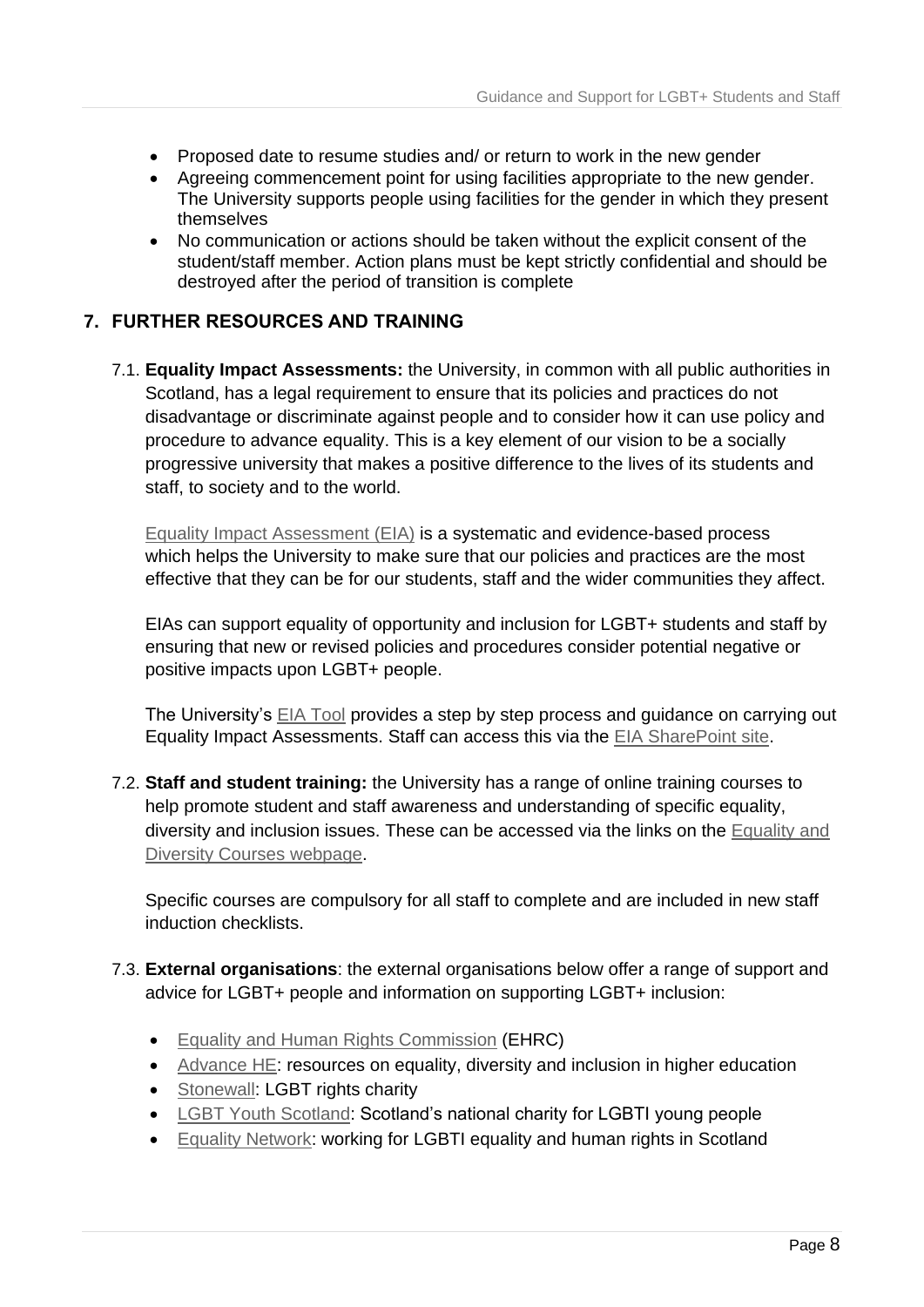• [Scottish Trans Alliance:](https://www.scottishtrans.org/about-us/) working to improve gender identity and gender reassignment equality, rights and inclusion in Scotland

#### 7.4. **Glossary of terms<sup>1</sup>**

The list below is not exhaustive. Consideration should be given to the fact that many LGBT+ terms relate to personal identities and therefore may be used by different people to mean different things.

**ACE:** an umbrella term used to describe a variation in levels of romantic and/or sexual attraction, including a lack of attraction. Ace people may describe themselves using one or more of a wide variety of terms, including, but not limited to, asexual, aromantic, demis and grey-As.

**BI**: an umbrella term used to describe a romantic and/or sexual orientation towards more than one gender. Bi people may describe themselves using one or more of a wide variety of terms, including, but not limited to, bisexual, pan, queer, and some other nonmonosexual and non-monoromantic identities,

**GAY:** refers to a man who has a romantic and/or sexual orientation towards men. Also a generic term for lesbian and gay sexuality - some women define themselves as gay rather than lesbian. Some non-binary people may also identify with this term.

**GENDER DYSPHORIA**: used to describe when a person experiences discomfort or distress because there is a mismatch between their sex assigned at birth and their gender identity. This is also the clinical diagnosis for someone who doesn't feel comfortable with the sex they were assigned at birth.

**GENDER EXPRESSION**: how a person chooses to outwardly express their gender, within the context of societal expectations of gender. A person who does not conform to societal expectations of gender may not, however, identify as trans.

**HETEROSEXUAL/STRAIGHT:** refers to a man who has a romantic and/or sexual orientation towards women or to a woman who has a romantic and/or sexual orientation towards men.

**LESBIAN**: refers to a woman who has a romantic and/or sexual orientation towards women. Some non-binary people may also identify with this term.

**NON-BINARY**: an umbrella term for people whose gender identity doesn't sit comfortably with 'man' or 'woman'. Non-binary identities are varied and can include people who identify with some aspects of binary identities, while others reject them entirely.

-

<sup>&</sup>lt;sup>1</sup> Adapted from <https://www.stonewall.org.uk/help-advice/glossary-terms>